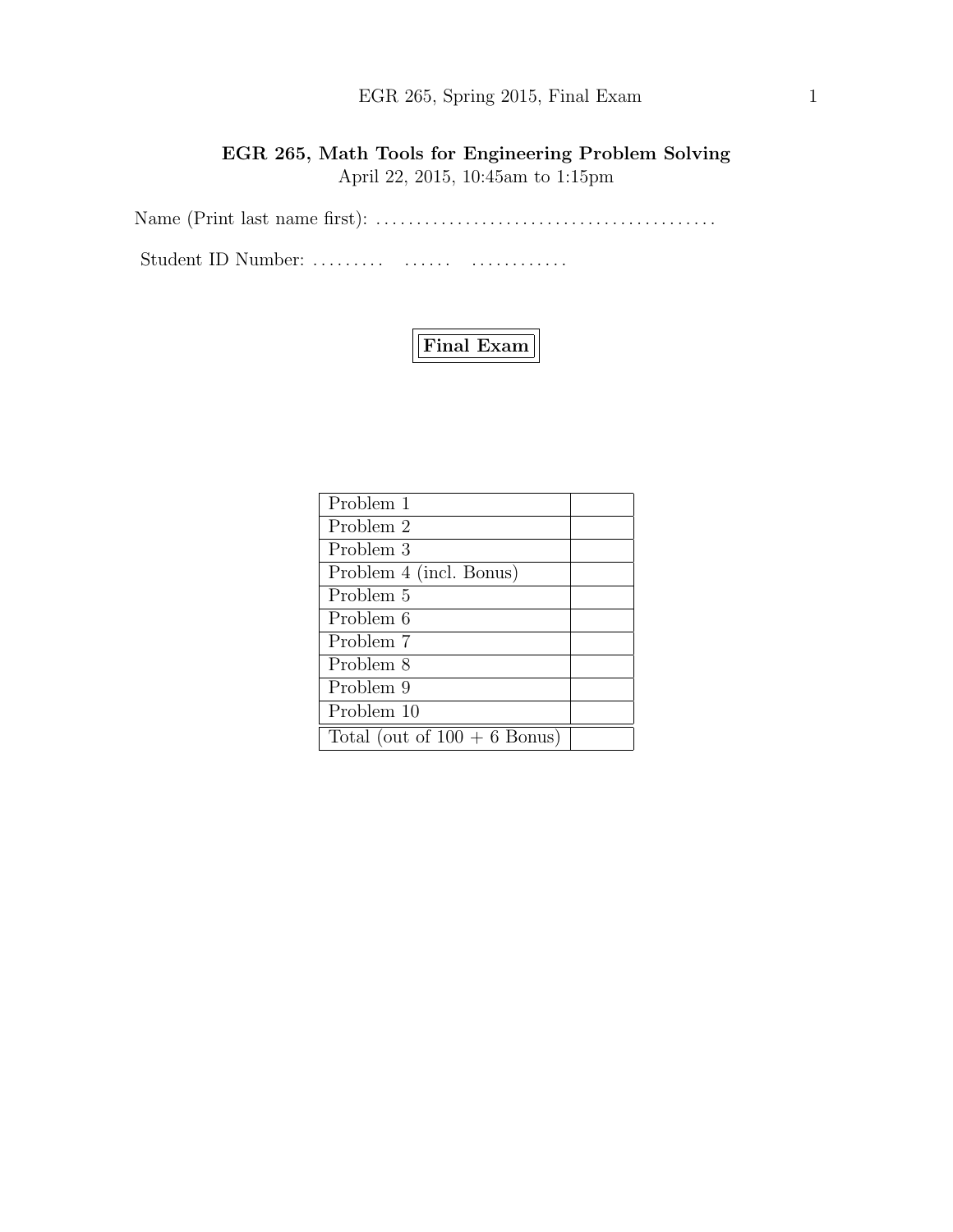# Problem 1 (8 points)

Find an explicit solution of the initial value problem

$$
y' + 3y = 6e^{-x}, \quad y(0) = 5.
$$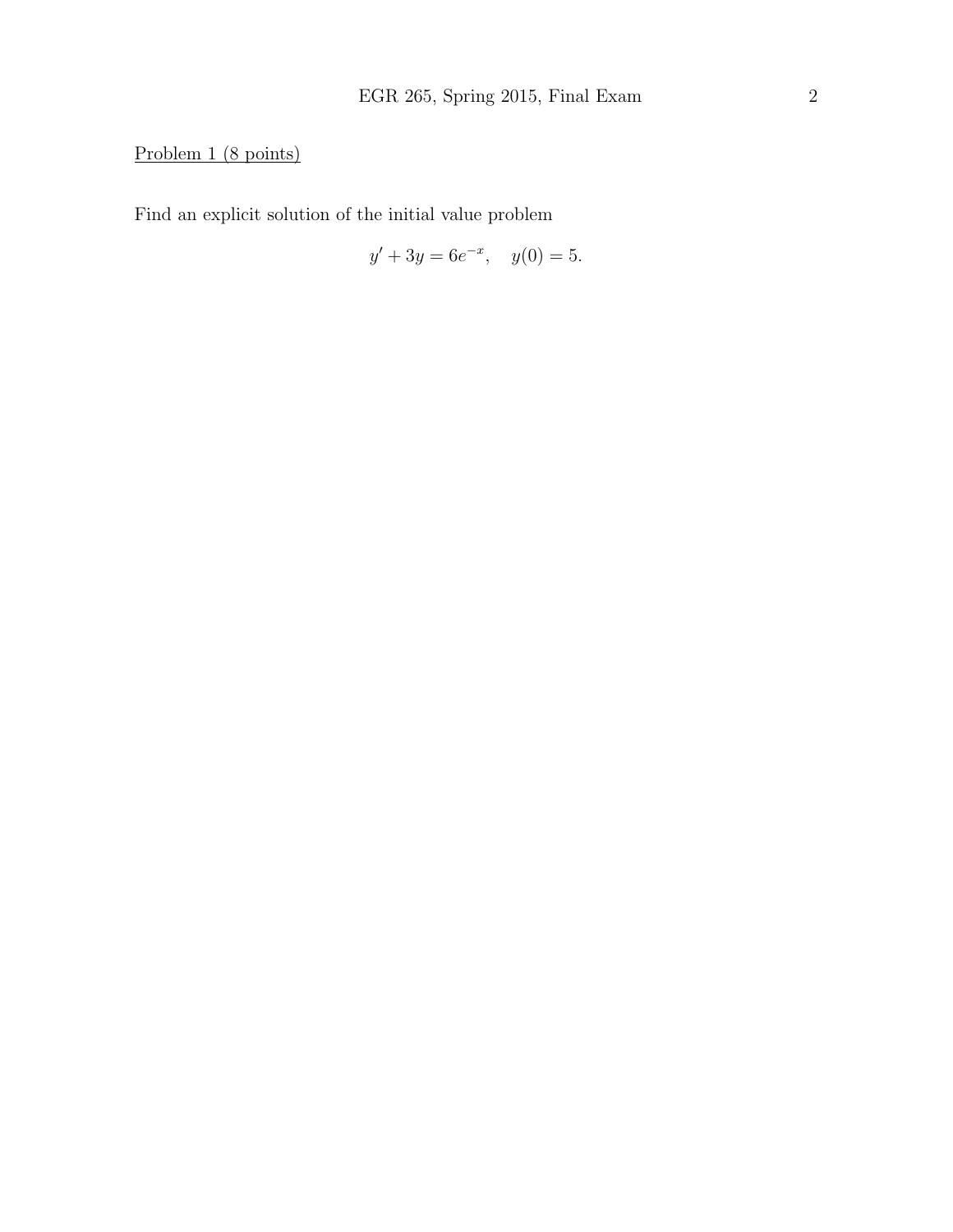Problem 2 (10 points)

A population of bacteria grows proportional to the number of bacteria present at time t. Suppose that the initial population is 100 and that the population after 2 hours has grown to 150. (Note: Write your answers to parts (b) and (c) in terms of natural logarithms, which do not need to be evaluated.)

(a) With  $x(t)$  denoting the size of the population at time t, solve the Malhusian model  $x'(t) = kx(t), x(0) = 100$ , as a linear or separable DE to find the formula for  $x(t)$ . Here  $k$  is still unknown.

(b) Find the growth rate k of the population.

(c) How long does it take for the population to double in size?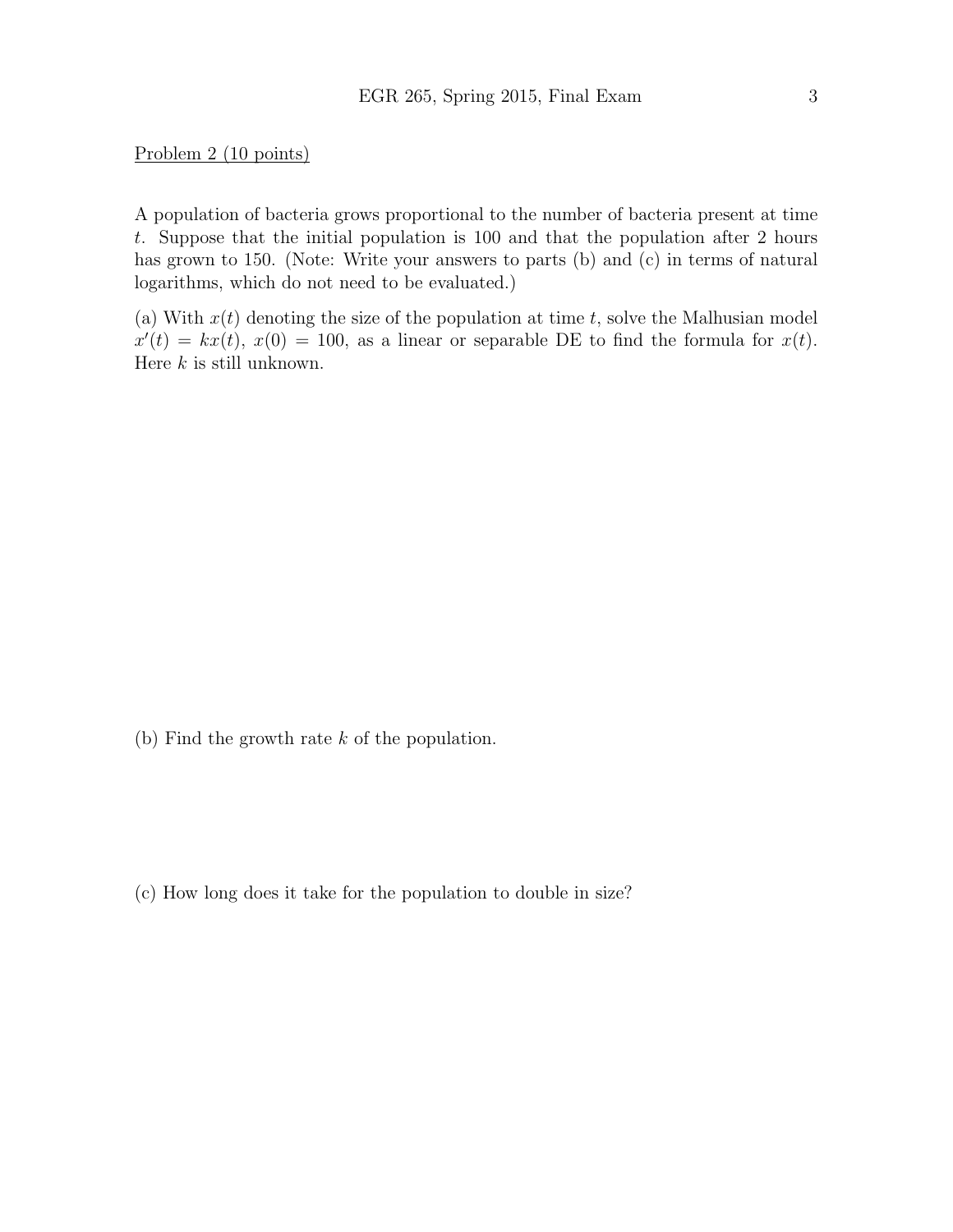# Problem 3 (12 points)

Find the general solution of the second order differential equation

$$
y'' - 3y' + 2y = -\sin x.
$$
 (1)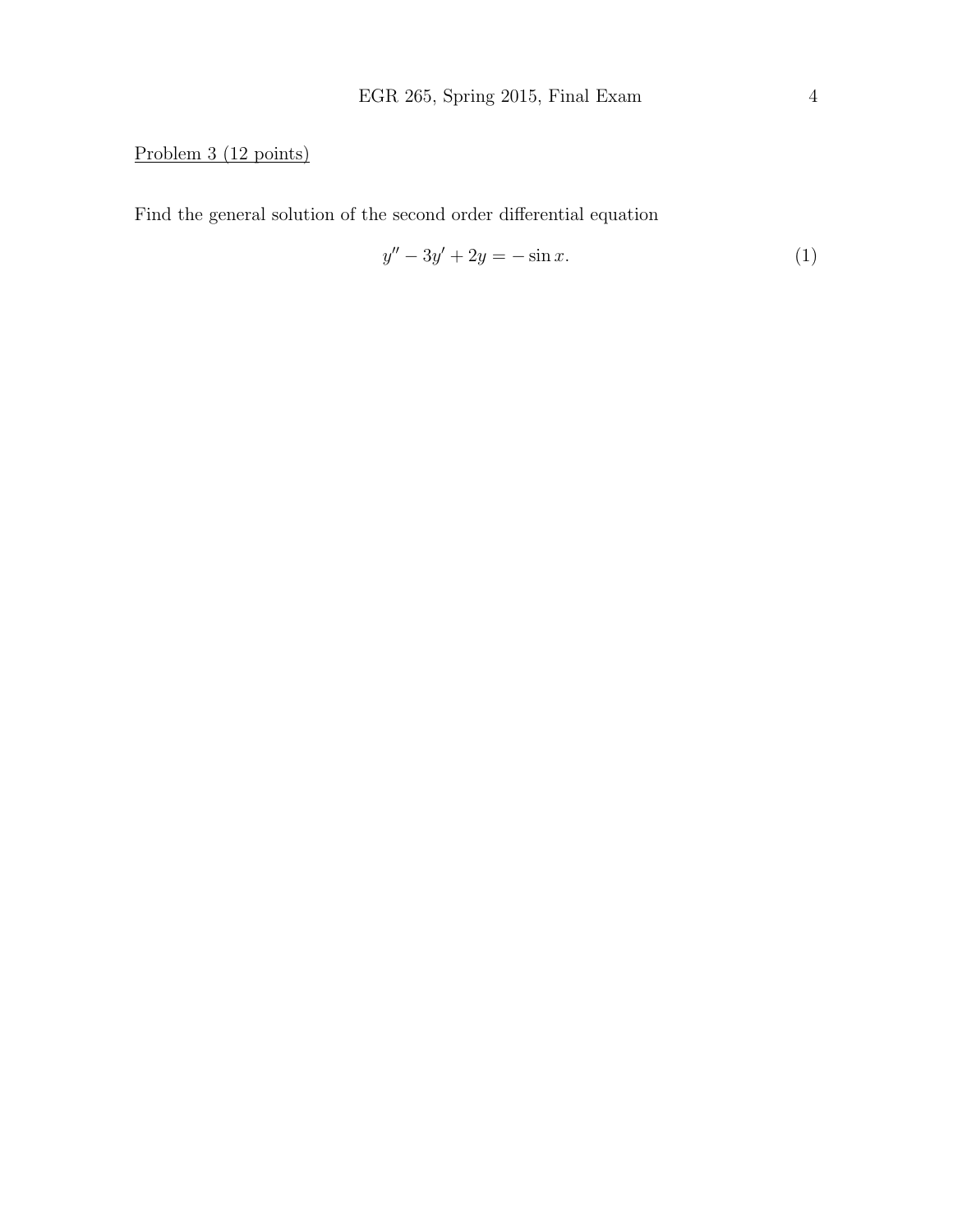### Problem 4 (10 points + 6 points bonus)

A mass of 4 kg stretches an undamped spring by 10 cm. For simplicity, assume that  $g = 10 \text{ m/s}^2$ .

(a) Find the spring constant  $k$ , including its correct unit. Also find the angular frequency  $\omega$  of the spring-mass system.

(b) Set up the second order differential equation which governs the motion of the spring-mass system, choosing the x-axis to be oriented downwards. Find the general solution of this equation.

(c) Find the particular solution of the equation if the mass is released from 1 meter above the equilibrium position at a downward velocity of 50 cm/s.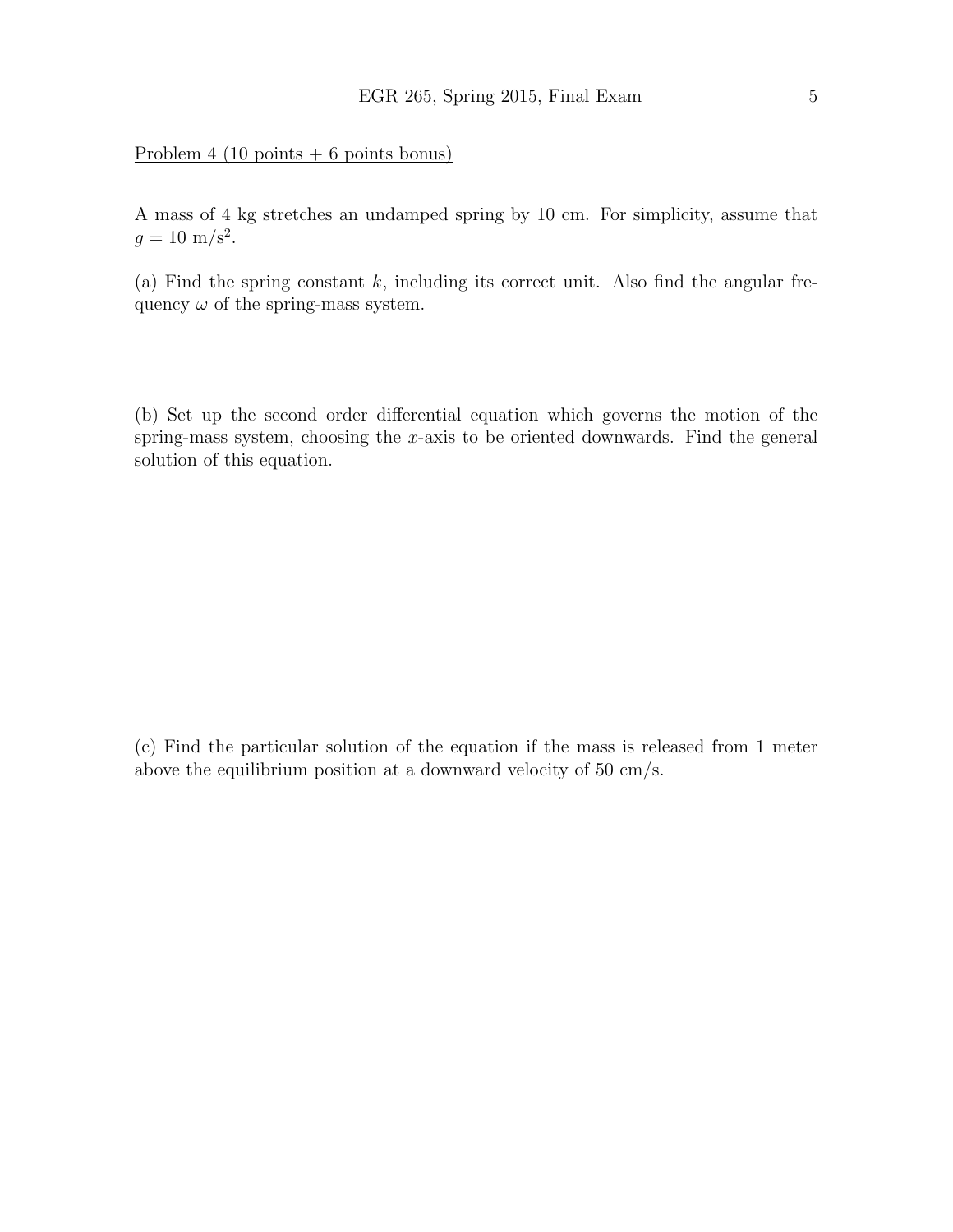(d) (Bonus) In the DE for undamped free motion which you found in (b) add an exterior driving force of the form

$$
F(t) = 5\sin(10t)
$$

or

$$
F(t) = 5\sin(11t).
$$

For both cases, without solving the DE, sketch what type of graph you expect for the solution  $x(t)$  and name the physical phenomenon which is seen.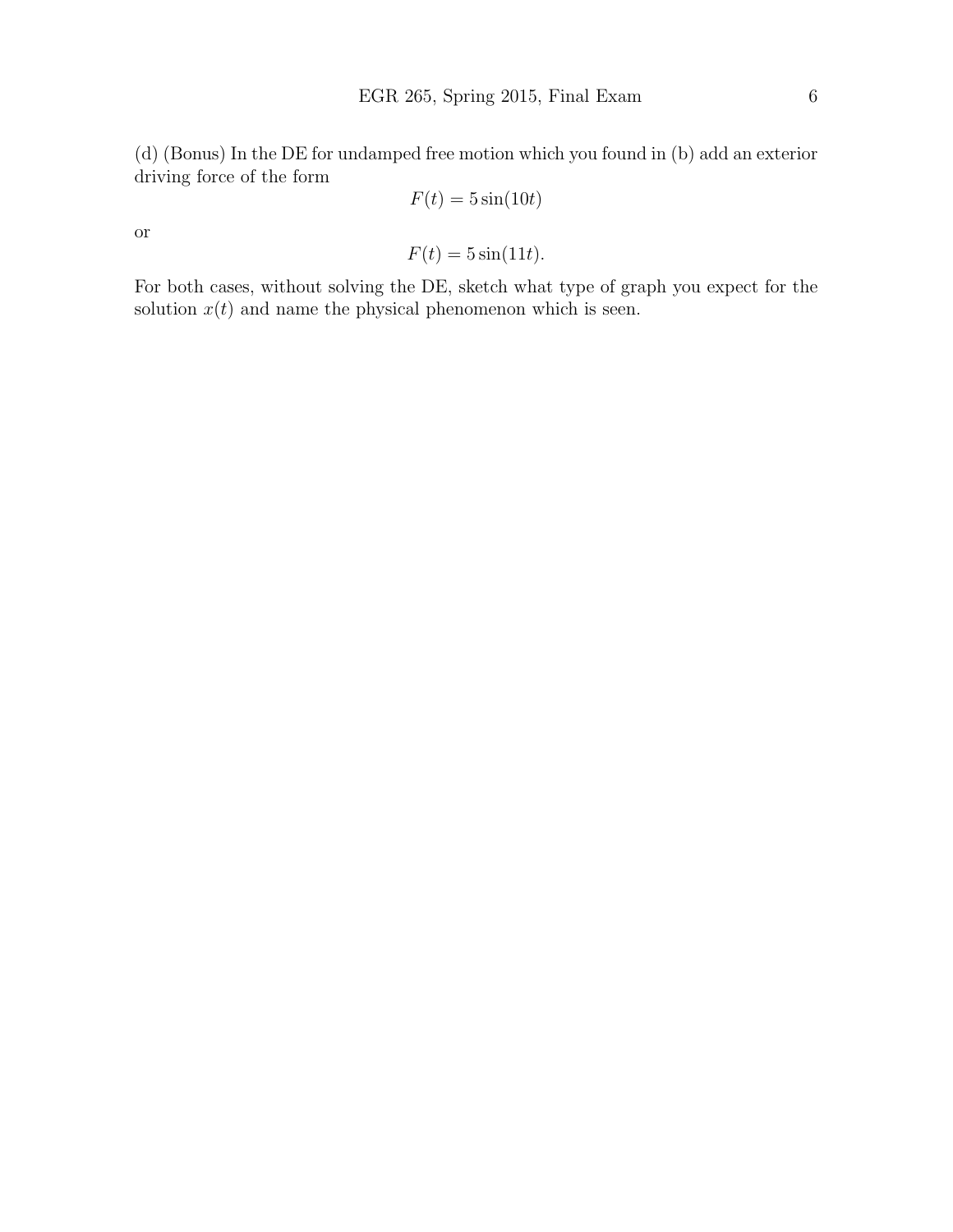Problem 5 (10 points)

(a) Find the gradient of  $f(x, y) = ye^{3x}$ .

(b) Evaluate the directional derivative of  $f(x, y)$  at the point with coordinates  $(0, 1)$  in the direction of the vector from  $(0, 1)$  to  $(1, 3)$ .

(c) Find a unit vector in the direction of steepest decrease of  $f(x, y)$  at the point  $(0, 1)$ .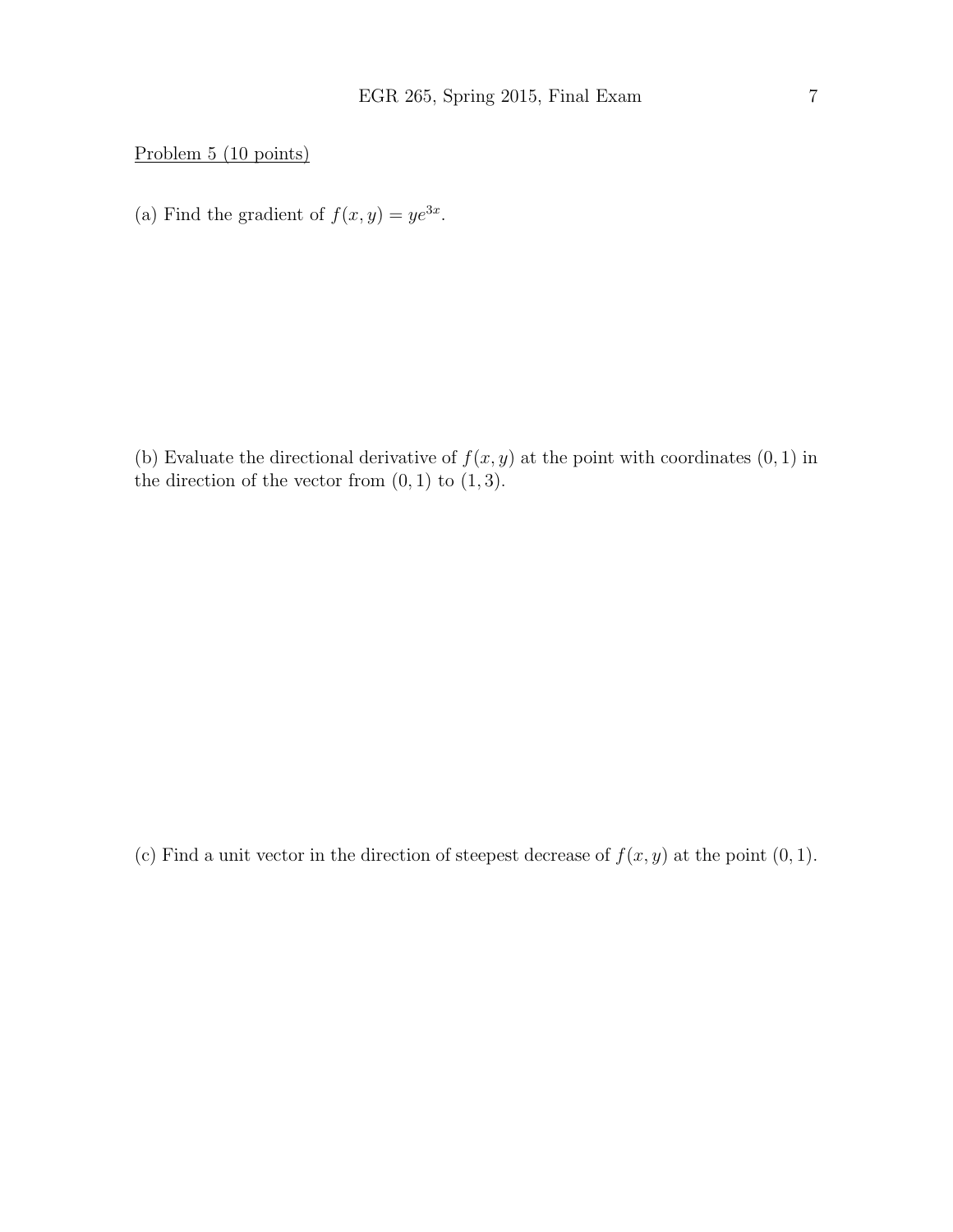Problem 6 (10 points)

(a) Determine the equation of the tangent plane to the level surface  $2x^2 + y^2 + 5z^2 = 11$ through the point  $(1, 2, 1)$ .

(b) Find the parametric equations for the normal line through  $2x^2 + y^2 + 5z^2 = 11$  at the point  $(1, 2, 1)$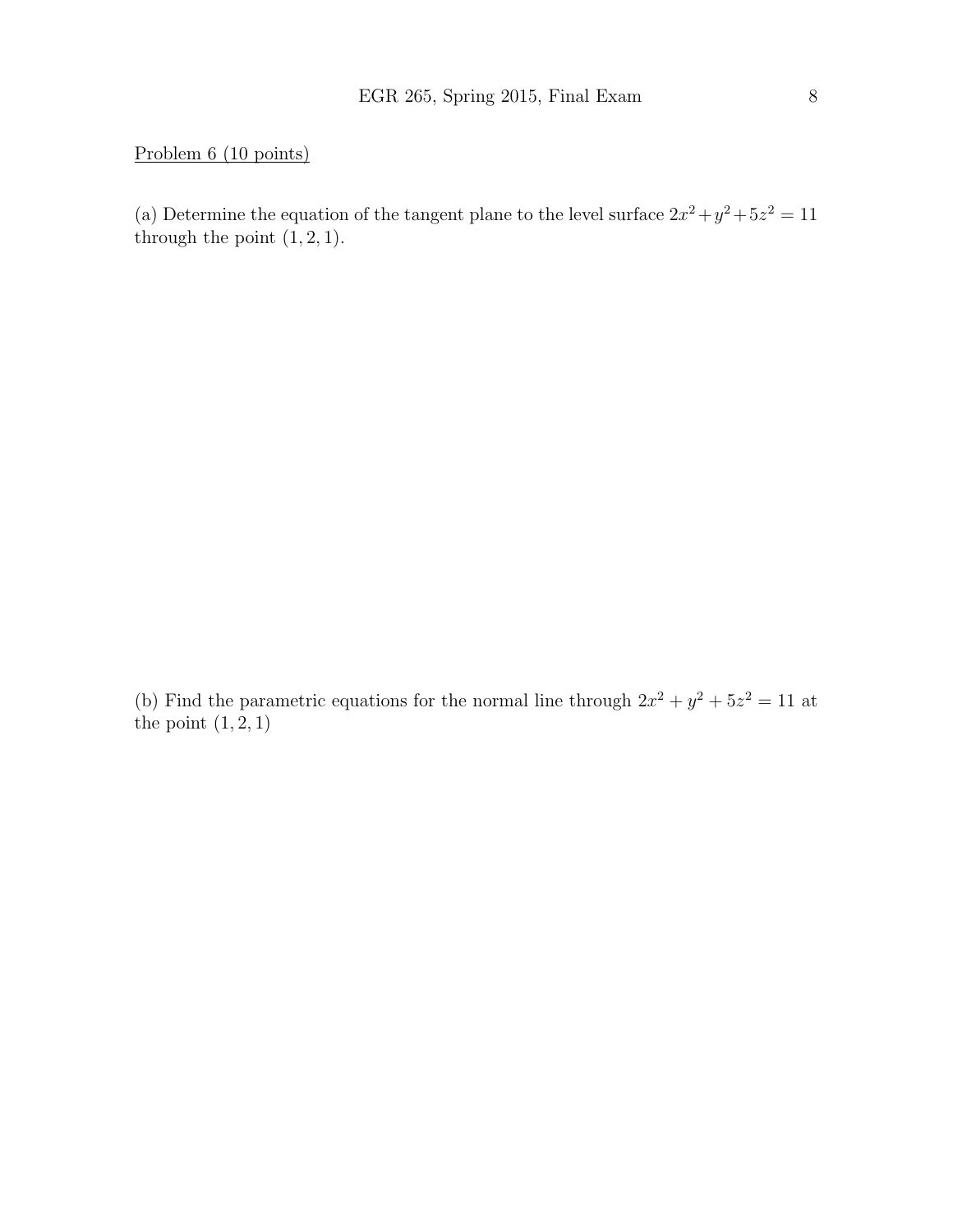Problem 7 (8 points)

Find the line integral

$$
\int_C x \, ds,
$$

where C is the graph of the function  $y=\frac{1}{2}$  $\frac{1}{2}x^2, 0 \le x \le 2.$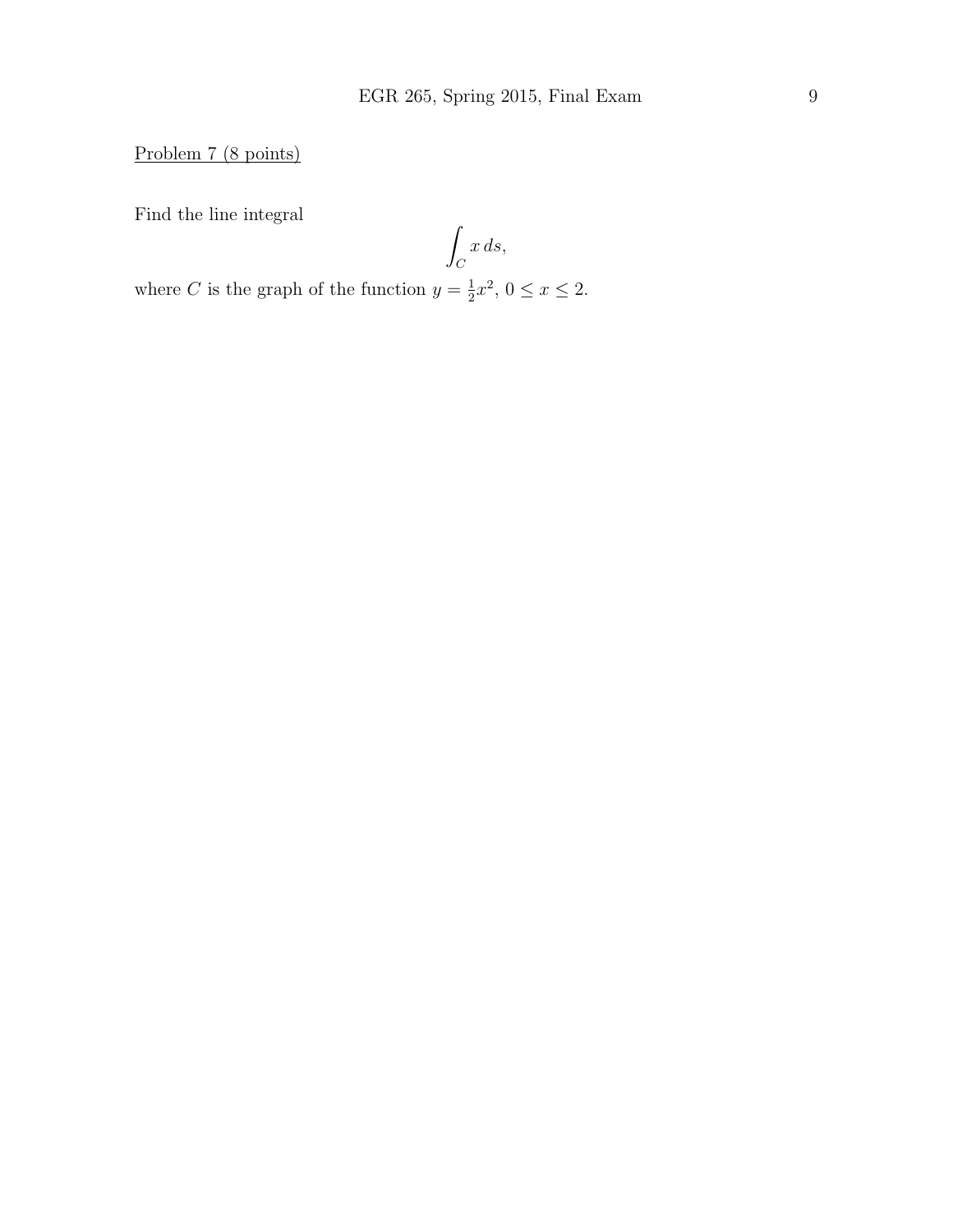#### Problem 8 (12 points)

- (a) Verify that the force field  $\mathbf{F}(x, y) = (y^2 4xy)\mathbf{i} + (2xy 2x^2 + 1)\mathbf{j}$  is conservative.
- (b) Find a potential function  $\phi(x, y)$  for  $\mathbf{F}(x, y)$ .

(c) Find the work done by the force field  $\mathbf{F}(x, y)$  along the curve parameterized by  $x = \cos(2t), y = \sin(t), 0 \le t \le \pi/2.$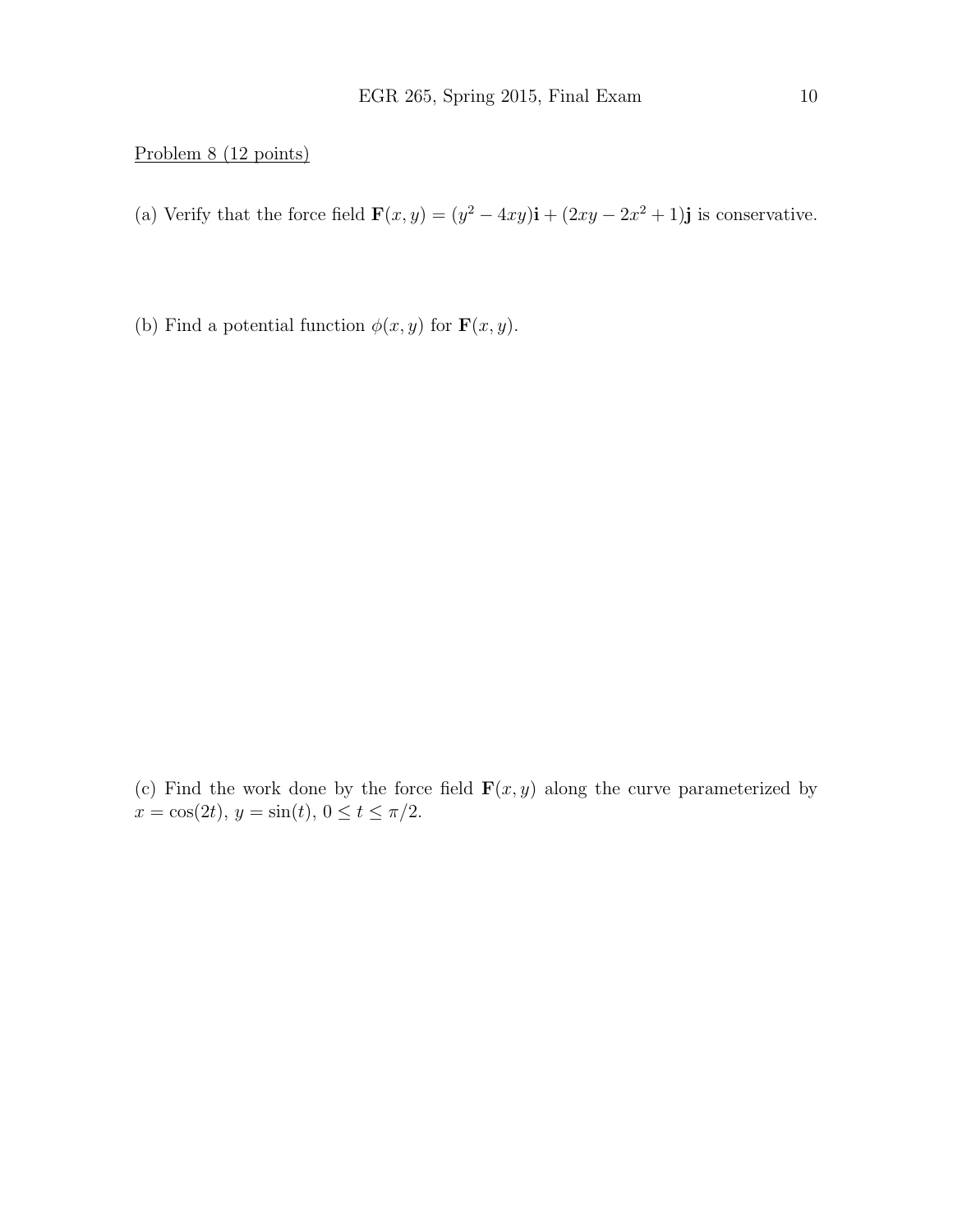#### Problem 9 (10 points)

(a) Find the double integral  $\iint_R x^2 dA$ , where R is the region in the xy-plane between the x-axis and the graph of  $y = 1 - x^2$ .

(b) What is the physical meaning of this integral? Do not just state the physical name of this quantity, but explain what is measured by it.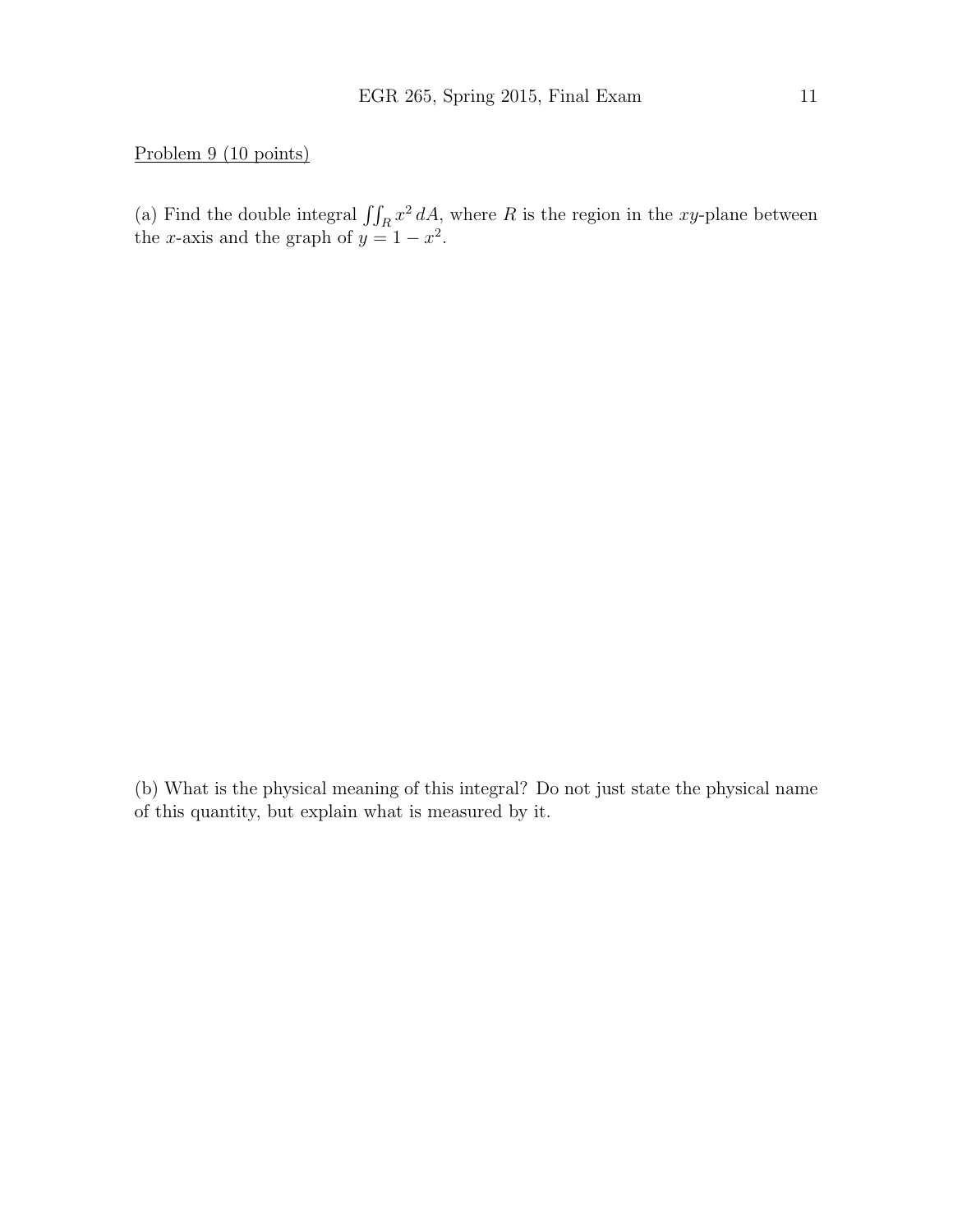Problem 10 (10 points)

Express the function

$$
f(x,y) = \frac{1}{(x^2 + y^2)^2}
$$

in polar coordinates and find its double integral over the washer shaped region between the two disks of radius 1 and 2, both centered at the origin.